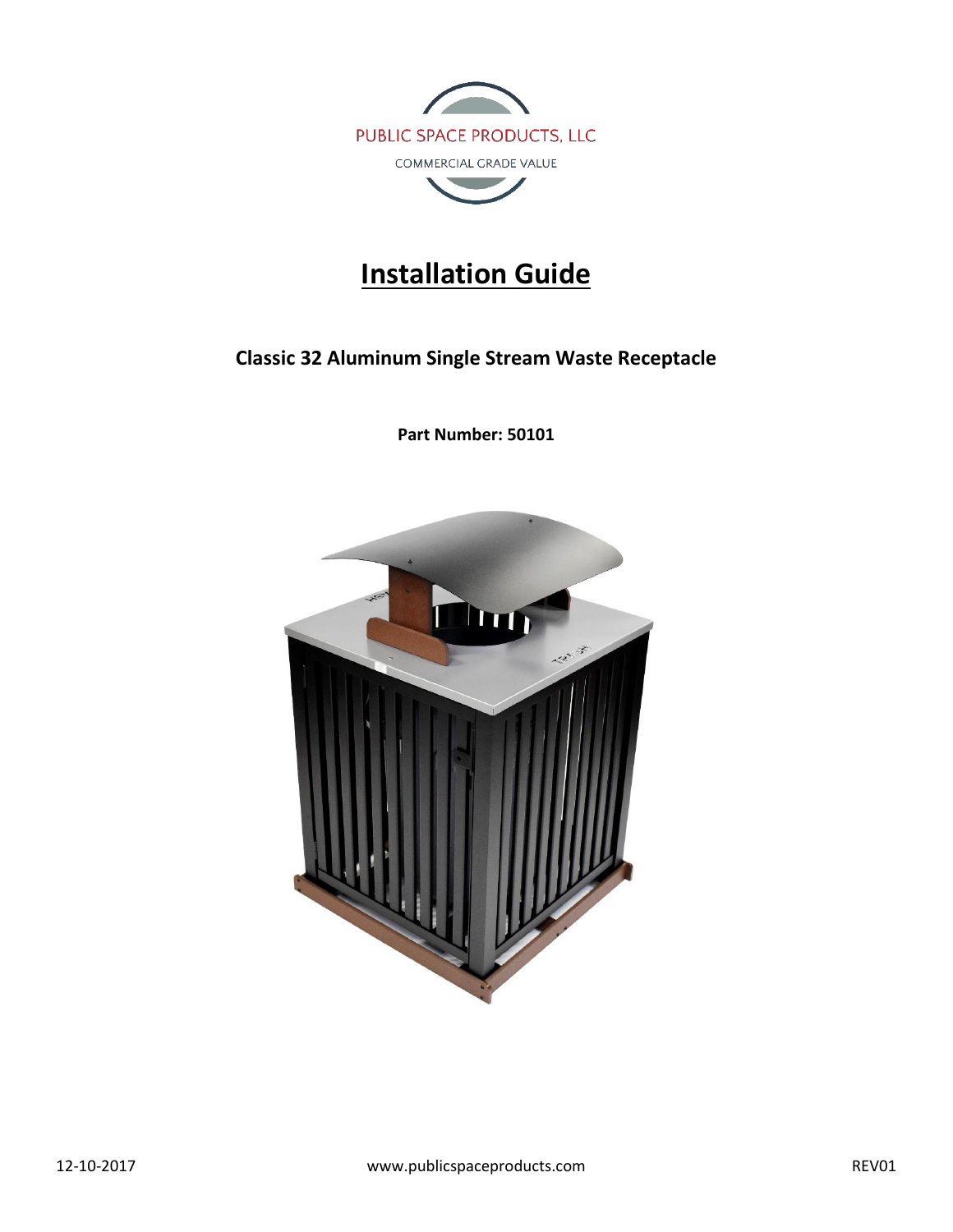### **Recommended Tools:**



#### **Installation Process:**



1 - Use a utility knife to unpack the receptacle. 2 - Place the Ground Finishing Bezel on the desired location surface.



3 – Place the fully assembled receptacle on top of and inside the Ground Finishing Bezel.



4 – Place level horizontally on the top cover of the receptacle.